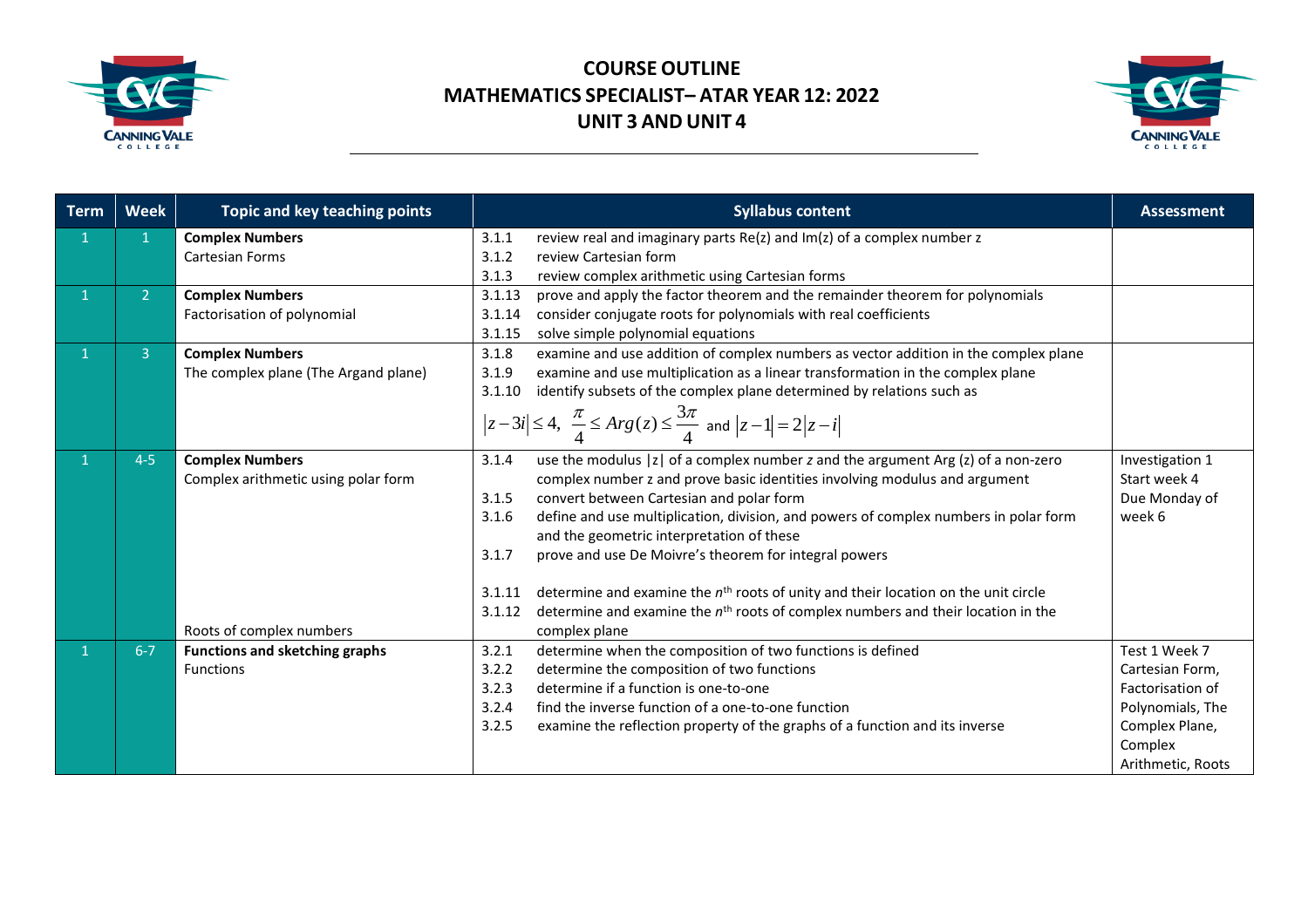



|                | $8 - 9$        | <b>Functions and sketching graphs</b>      | 3.2.6  | use and apply $ x $ for the absolute value of the real number x and the graph of $y =  x $                          |                   |
|----------------|----------------|--------------------------------------------|--------|---------------------------------------------------------------------------------------------------------------------|-------------------|
|                |                | Sketching graphs                           | 3.2.7  | examine the relationship between the graph of                                                                       |                   |
|                |                |                                            |        | $y = f(x)$ and the graphs of $y = \frac{1}{f(x)}$ , $y =  f(x) $ and $y = f( x )$                                   |                   |
|                |                |                                            | 3.2.8  | sketch the graphs of simple rational functions where the numerator and denominator are<br>polynomials of low degree |                   |
|                | 10             | <b>Vectors</b>                             | 3.3.1  | review the concepts of vectors from Unit 1 and extend to three dimensions, including                                |                   |
|                |                | The algebra of vectors in three dimensions |        | introducing the unit vectors i, j and k                                                                             |                   |
|                |                |                                            | 3.3.2  | prove geometric results in the plane and construct simple proofs in 3 dimensions                                    |                   |
| 2 <sup>1</sup> | 1, 2           | <b>Vectors</b>                             | 3.3.3  | introduce Cartesian coordinates for three-dimensional space, including plotting points                              |                   |
|                |                | Vectors and Cartesian equations            |        | and equations of spheres                                                                                            |                   |
|                |                |                                            | 3.3.4  | use vector equations of curves in two or three dimensions involving a parameter and                                 |                   |
|                |                |                                            |        | determine a 'corresponding' Cartesian equation in the two-dimensional case                                          |                   |
|                |                |                                            | 3.3.5  | determine a vector equation of a straight line and straight-line segment, given the                                 |                   |
|                |                |                                            |        | position of two points or equivalent information, in both two and three dimensions                                  |                   |
|                |                |                                            | 3.3.6  | examine the position of two particles, each described as a vector function of time, and                             |                   |
|                |                |                                            |        | determine if their paths cross or if the particles meet                                                             |                   |
|                |                |                                            | 3.3.7  | use the cross product to determine a vector normal to a given plane                                                 |                   |
|                |                |                                            | 3.3.8  | determine vector and Cartesian equations of a plane                                                                 |                   |
|                | 3              | <b>Vectors</b>                             | 3.3.9  | recognise the general form of a system of linear equations in several variables, and use                            |                   |
|                |                | System of linear equations                 |        | elementary techniques of elimination to solve a system of linear equations                                          |                   |
|                |                |                                            | 3.3.10 | examine the three cases for solutions of systems of equations - a unique solution, no                               |                   |
|                |                |                                            |        | solution, and infinitely many solutions - and the geometric interpretation of a solution of                         |                   |
|                |                |                                            |        | a system of equations with three variables                                                                          |                   |
| 2 <sup>1</sup> | $\overline{4}$ | <b>Vectors</b>                             | 3.3.11 | consider position vectors as a function of time                                                                     | Test 2 End of     |
|                |                | Vector calculus                            | 3.3.12 | derive the Cartesian equation of a path given as a vector equation in two dimensions,                               | Week 4            |
|                |                |                                            |        | including ellipses and hyperbolas                                                                                   | Functions,        |
|                |                |                                            | 3.3.13 | differentiate and integrate a vector function with respect to time                                                  | Sketching Graphs, |
|                |                |                                            |        |                                                                                                                     | 3D Vectors,       |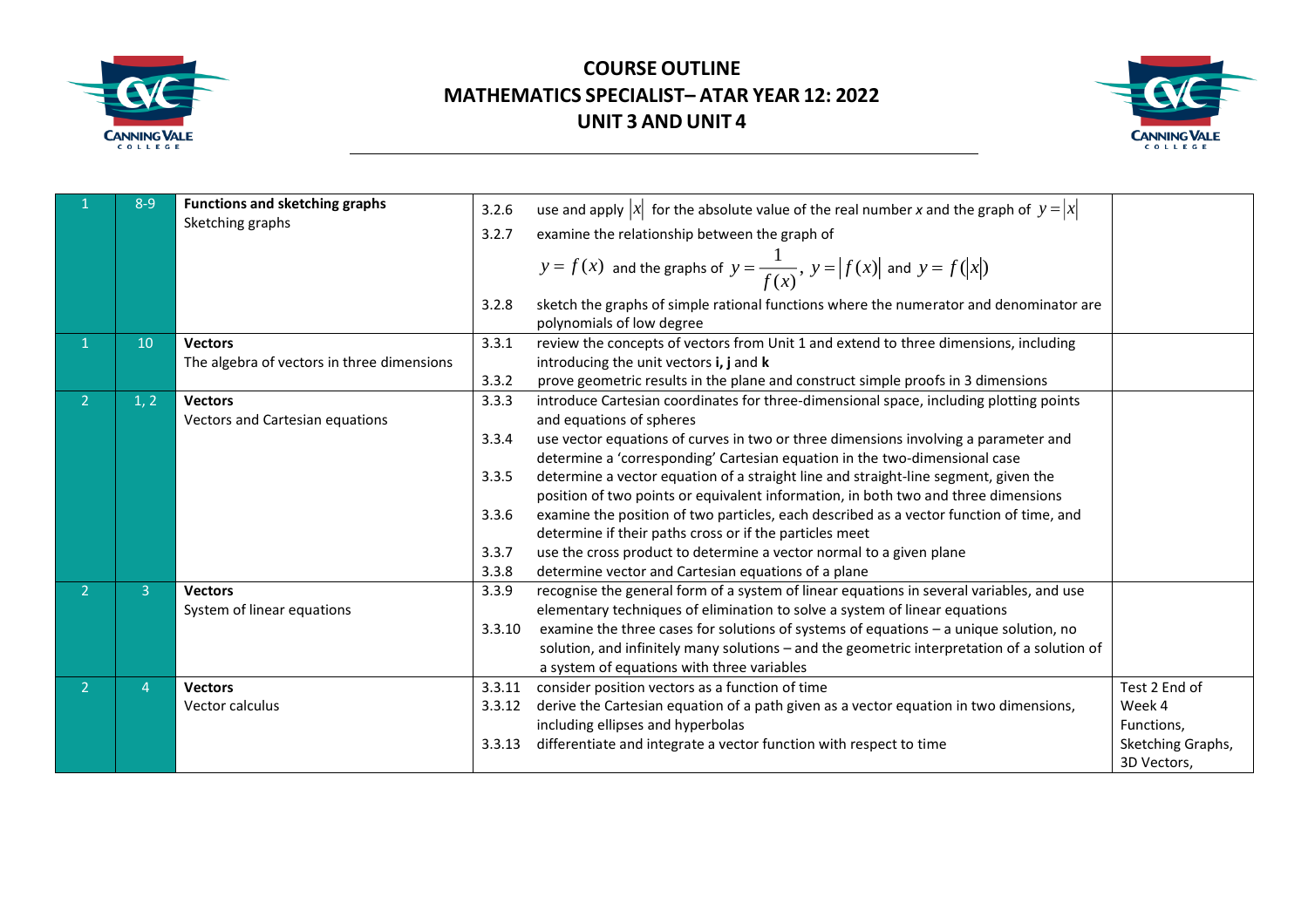



|                |         |                                                                              | 3.3.14 | determine equations of motion of a particle travelling in a straight line with both<br>constant and variable acceleration                             | Systems of<br>Equations, Vector |
|----------------|---------|------------------------------------------------------------------------------|--------|-------------------------------------------------------------------------------------------------------------------------------------------------------|---------------------------------|
|                |         |                                                                              | 3.3.15 | apply vector calculus to motion in a plane, including projectile and circular motion                                                                  | Calculus                        |
| $\overline{2}$ | 5       | <b>Review</b>                                                                |        |                                                                                                                                                       |                                 |
| $\mathcal{P}$  | $6 - 7$ | <b>SEMESTER ONE EXAMS</b>                                                    |        |                                                                                                                                                       |                                 |
|                | 8       | Rates of change and differential equations<br>Application of differentiation | 4.2.1  | use implicit differentiation to determine the gradient of curves whose equations are<br>given in implicit form                                        |                                 |
|                |         |                                                                              | 4.2.2  | examine related rates as instances of the chain rule: $\frac{dy}{dx} = \frac{dy}{du} \times \frac{du}{dx}$                                            |                                 |
|                |         |                                                                              | 4.2.3  | apply the incremental formula $\partial y \approx \frac{dy}{dx} \partial x$ to differential equations                                                 |                                 |
| 2 <sup>1</sup> | 9       | Integration and applications of integration<br>Integration techniques        | 4.1.2  | use substitution $u = g(x)$ to integrate expressions of the form $f(g(x))g'(x)$                                                                       |                                 |
| $\overline{2}$ | 10      | Integration and applications of integration<br>Integration techniques        | 4.1.1  | integrate using the trigonometric identities<br>$\sin^2 x = \frac{1}{2}(1-\cos 2x)$ , $\cos^2 x = \frac{1}{2}(1+\cos 2x)$ and $1+\tan^2 x = \sec^2 x$ |                                 |
| 3 <sup>1</sup> |         | Integration and applications of integration<br>Integration techniques        | 4.1.3  | establish and use the formula $\int \frac{1}{x} dx = \ln  x  + c$ for $x \neq 0$                                                                      |                                 |
|                |         |                                                                              | 4.1.4  | use partial fractions where necessary for integration in simple cases                                                                                 |                                 |
| 3.             | 2, 3    | Integration and applications of integration                                  | 4.1.5  | calculate areas between curves determined by functions                                                                                                | Test 3 Week 3                   |
|                |         | Applications of integral calculus                                            | 4.1.6  | determine volumes of solids of revolution about either axis                                                                                           | App of                          |
|                |         |                                                                              | 4.1.7  | use technology with numerical integration                                                                                                             | Differentiation,                |
|                |         |                                                                              |        |                                                                                                                                                       | Integration                     |
|                |         |                                                                              |        |                                                                                                                                                       | Techniques, App of              |
|                |         |                                                                              |        |                                                                                                                                                       | Integration                     |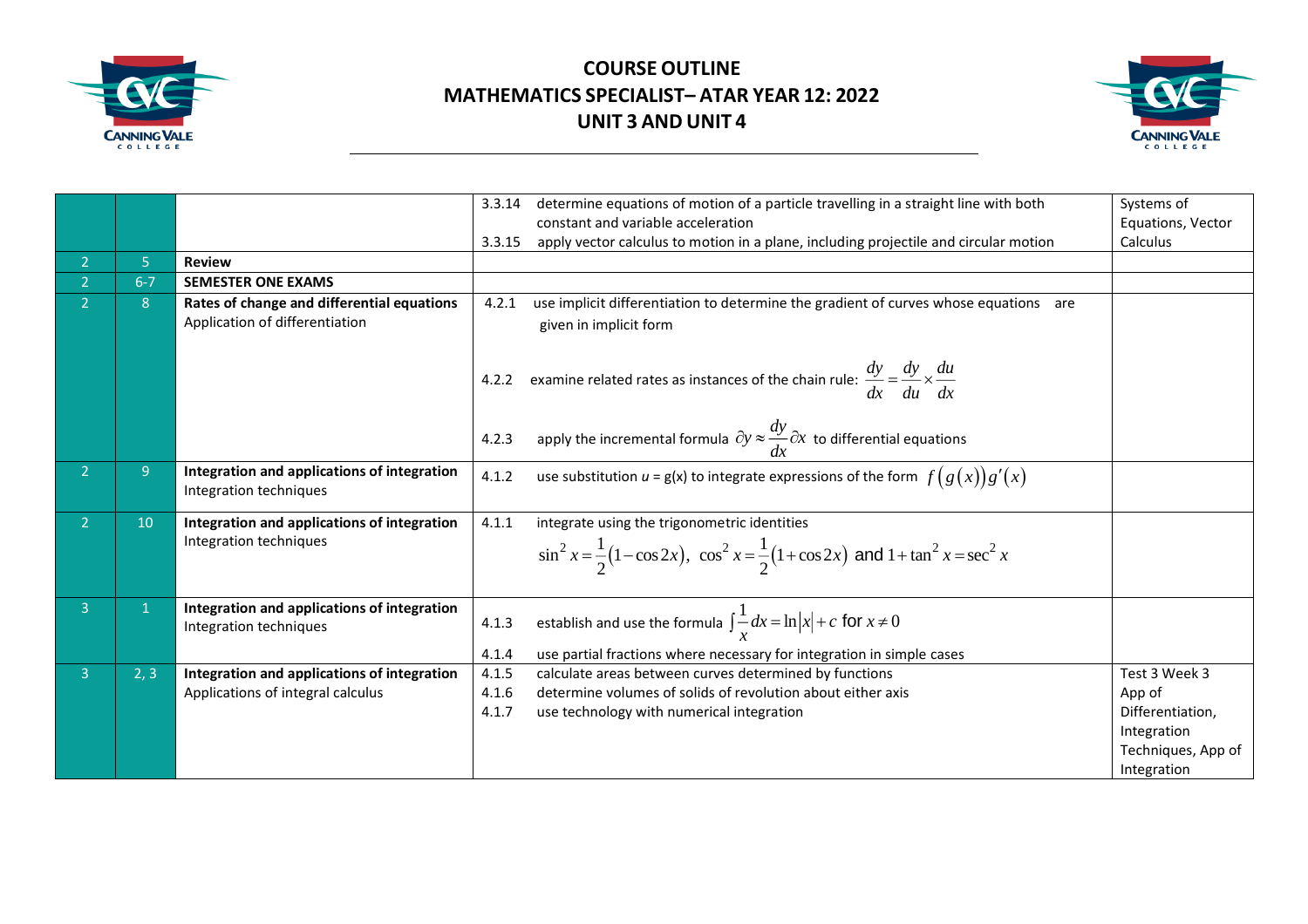



|   | 4,5 | Rates of change and differential equations<br>Application of differentiation | 4.2.4          | solve simple first order differential equations of the form $\frac{dy}{dx} = f(x)$ ; differential<br>equations of the form $\frac{dy}{dx} = g(y)$ ; and, in general, differential equations of the form                                                                                                                                                                                                                                                                                                                                                                                        | Investigation 2<br>Start Week 3,<br>Due Monday of<br>Week 5 |
|---|-----|------------------------------------------------------------------------------|----------------|------------------------------------------------------------------------------------------------------------------------------------------------------------------------------------------------------------------------------------------------------------------------------------------------------------------------------------------------------------------------------------------------------------------------------------------------------------------------------------------------------------------------------------------------------------------------------------------------|-------------------------------------------------------------|
|   |     |                                                                              |                | $\frac{dy}{dx} = f(x)g(y)$ , using separation of variables                                                                                                                                                                                                                                                                                                                                                                                                                                                                                                                                     |                                                             |
|   |     |                                                                              | 4.2.5          | examine slope (direction or gradient) fields of a first order differential equation                                                                                                                                                                                                                                                                                                                                                                                                                                                                                                            |                                                             |
|   |     |                                                                              | 4.2.6          | formulate differential equations, including the logistic equation that will arise in, for<br>example, chemistry, biology and economics, in situations where rates are involved                                                                                                                                                                                                                                                                                                                                                                                                                 |                                                             |
| 3 | 6   | Rates of change and differential equations                                   | 4.2.7          | consider and solve problems involving motion in a straight line with both constant and                                                                                                                                                                                                                                                                                                                                                                                                                                                                                                         |                                                             |
|   |     | Modelling motion                                                             |                | non-constant acceleration, including simple harmonic motion and the use of expressions,<br>$\frac{dv}{dt}$ , $v \frac{dv}{dx}$ and $\frac{d}{dx} \left( \frac{1}{2} v^2 \right)$ for acceleration                                                                                                                                                                                                                                                                                                                                                                                              |                                                             |
| 3 | 7,8 | <b>Statistical inference</b><br>Sample means                                 | 4.3.1<br>4.3.2 | examine the concept of the sample mean $X$ as a random variable whose value varies<br>between samples where X is a random variable with mean $\mu$ and the standard<br>deviation $\sigma$<br>simulate repeated random sampling, from a variety of distributions and a range of sample<br>sizes, to illustrate properties of the distribution of $X$ across samples of a fixed size $n$ ,<br>including its mean $\mu$ its standard deviation $\frac{\sigma}{\sqrt{n}}$ (where $\mu$ and $\sigma$ are the mean and<br>standard deviation of $X$ ), and its approximate normality if $n$ is large | Test 4 Week 7<br>Modelling Motion,                          |
|   |     |                                                                              |                |                                                                                                                                                                                                                                                                                                                                                                                                                                                                                                                                                                                                | Sample Means, CI<br>for Means                               |